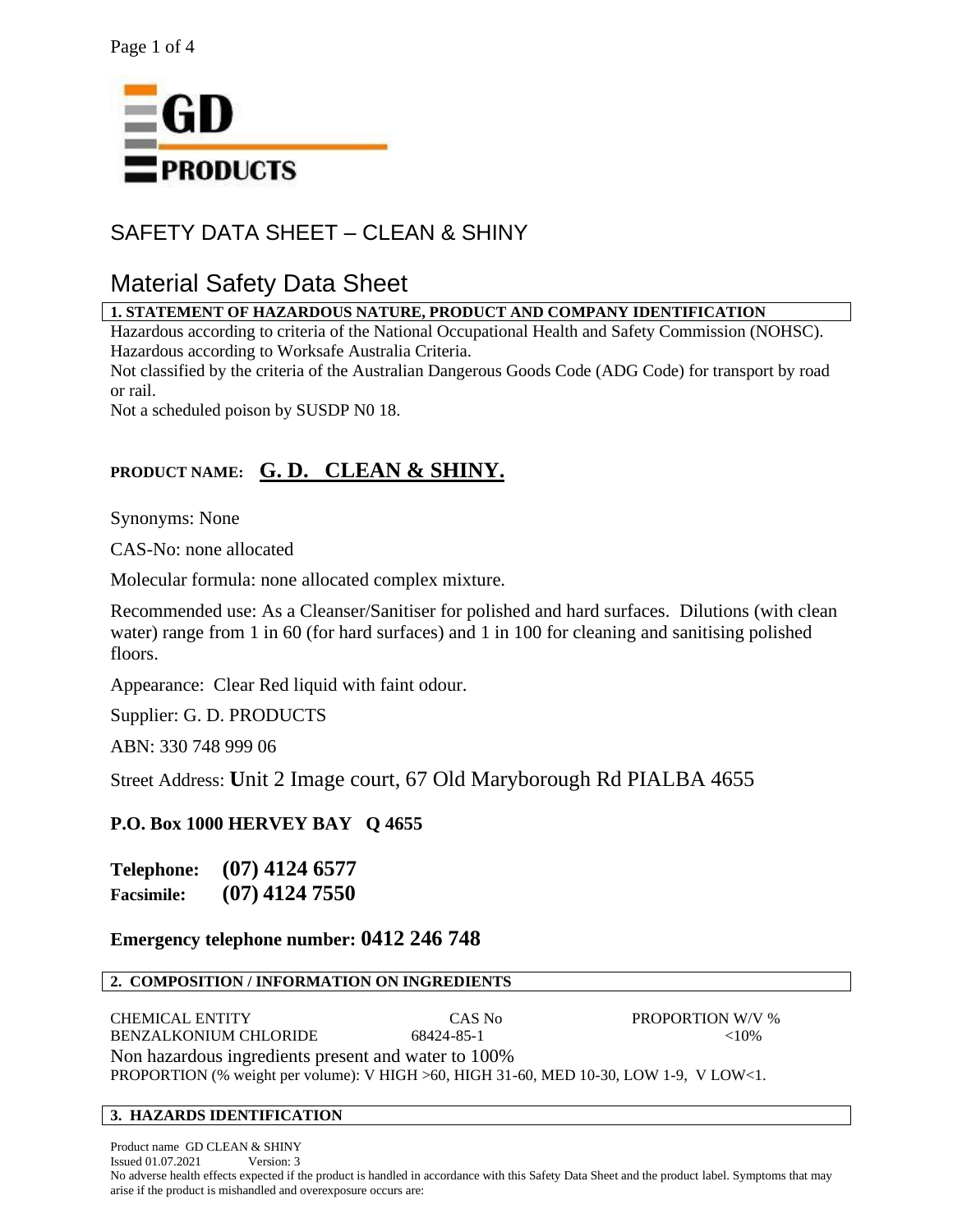| Approved Criteria classification | Hazardous      |
|----------------------------------|----------------|
| Correct shipping name            | Not classified |
| <b>ADG</b> Classification        | Not classified |
| <b>UNNo</b>                      |                |
| Colour                           | Red            |
| <b>Physical Description</b>      | Mobile Liquid. |
| <b>Mour</b>                      | Mild odour     |

## **Acute Effects**

**Ingestion**: Swallowing may result in irritation, nausea, vomiting, diarrhoea and abdominal pain. **Eye contact:** May Irritate eye/s.

**Skin contact: skin contact should be avoided.** If soreness or redness occurs, wash well with water. Check to see that protective gear gloves are functioning without leaks. Seek medical assistance if symptoms persist.

**Inhalation:** Mists or aerosols must not be inhaled.

**Long Term Effects:** No information available for the product.

## **4. FIRST AID MEASURES**

Poison Information Centres in each State capital city can provide additional assistance for Scheduled Poisons: Phone (Australia 13 1126)

**Ingestion:** Rinse mouth with water. Do NOT induce vomiting. Seek medical assistance.

**Eye contact:** Irrigate with copious quantities of water for at least 15 minutes. Eyelids to be held open. Remove clothing if contaminated and wash skin. If present remove contact lenses. Transport to hospital or medical centre if symptoms persist.

**Skin contact:** Wash contaminated skin with plenty of soap and water. Remove contaminated clothing and launder before re-use.If swelling, redness, blistering, or irritation occurs seek medical advice.

**Inhalation:** Remove victim from exposure – avoid becoming a casualty. Remove contaminated clothing and loosen remaining clothing. Allow patient to assume most comfortable position and keep warm. Keep at rest until fully recovered. Seek medical advice if symptoms persist.

**Notes to physician:** Treat symptomatically. Suggest intubation BEFORE any emesis due to the foaming properties of the product.

## **5. FIRE FIGHTING MEASURES**

**Specific hazards:** Containers may burst if in fire. Keep containers cool by water spray or fog.

**Fire fighting further advice:** On burning may emit fumes including carbon monoxide, carbon dioxide, partially burned hydrocarbons and small amounts of oxides of nitrogen. Fire fighters to wear self-contained breathing apparatus if risk of exposure to products of combustion.

**Suitable extinguishing media: I**f material is involved in a major fire use water fog (or if unavailable fine water spray) to keep drums cool. Use, foam, dry agent (carbon dioxide, dry chemical powder) to extinguish fires as required by other flammable/combustible components involved in the fire.

## **6. ACCIDENTAL RELEASE MEASURES**

Wear protective equipment to prevent contact with product. Contain- prevent run off into drains and waterways. Use absorbent (soil, sand or other inert material). Collect and seal in properly labelled Plastic containers for disposal. Wash area down with excess water. If contamination of sewers or waterways has occurred, advise local emergency services.

## **7. HANDLING AND STORAGE**

Storage: Store according to local, State or Federal regulations as applicable, for a Detergent. Store in a cool, dry place and out of direct sunlight. Store away from foodstuffs. Keep containers closed when not in use. Handle using good industrial hygiene practices.

## **8. EXPOSURE CONTROLS / PERSONAL PROTECTION**

Product name GD CLEAN & SHINY

Issued 01.07.2021 Version: 3

No adverse health effects expected if the product is handled in accordance with this Safety Data Sheet and the product label. Symptoms that may arise if the product is mishandled and overexposure occurs are: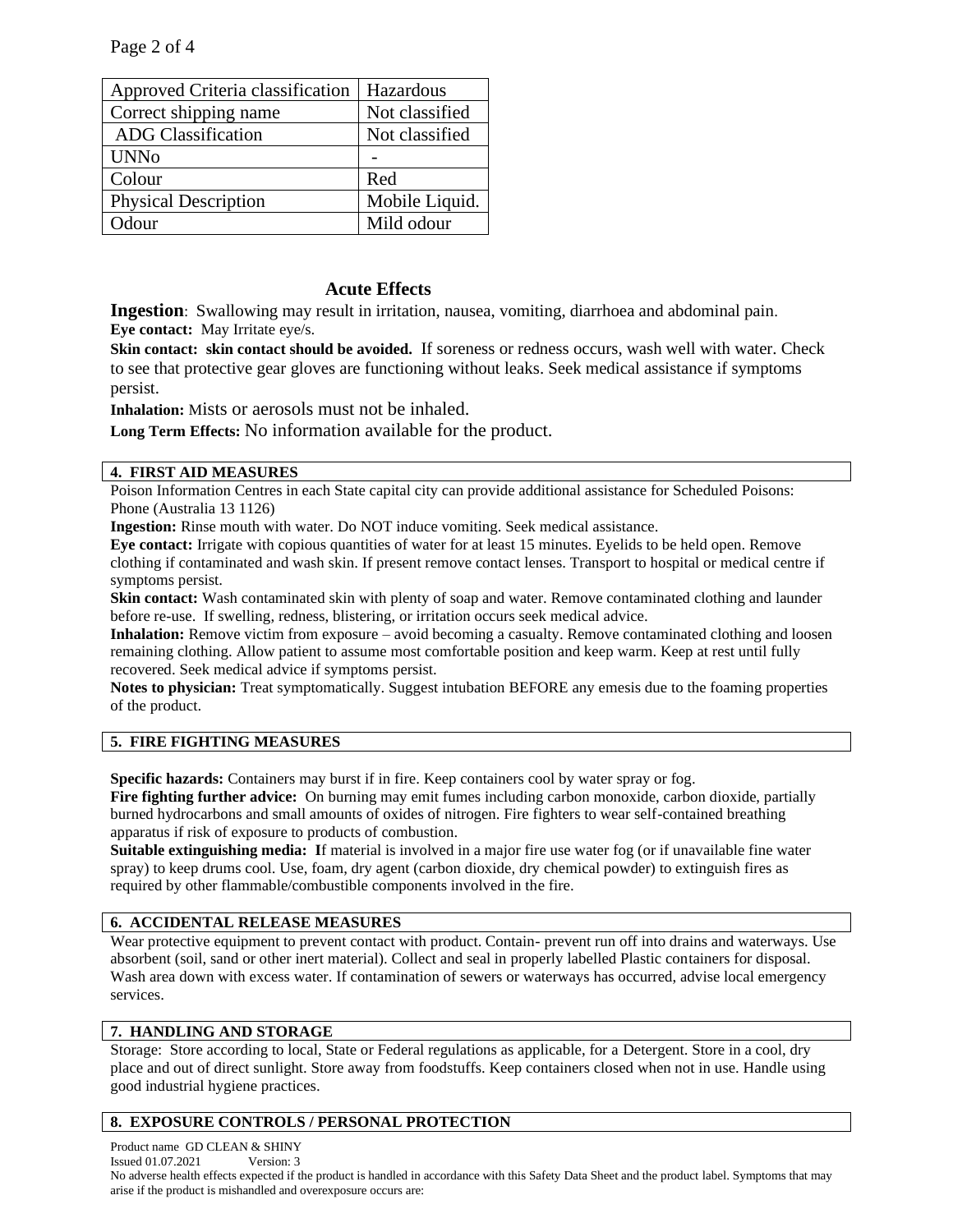## Page 3 of 4

#### **National occupational exposure limits**

No value assigned for this specific material by the National Occupational Health and Safety commission (NOHSC). Use TWA of 10 mg/Cubic metre as a maximum.

As published by the National Health and Safety commission (NOHSC).

Exposure Standard (TWA) is the time –weighted average airborne concentration over an eight hour working day, for a five day week over an entire working life. According to current knowledge these concentrations should neither impair the health of, nor cause undue discomfort to nearly all workers.

These exposure standards are guides to be used in the control of occupational health hazards. All atmospheric contamination should be kept to as low a level as is workable. Exposure standards should not be used as fine dividing lines between safe and dangerous concentrations of chemicals. They are not a measure of relative toxicity.

**Engineering measures: C**ontrol to below quoted Exposure Standards. Use with local exhaust ventilation. Keep containers closed when not in use.

**Personal protection equipment:** Avoid contact. Always wash hands before smoking, eating, drinking or using the toilet. Wash contaminated clothing and other protective equipment before storage or re-use. If risk of inhalation of spray mist exists, wear combined organic vapour/particulate respirator meeting the requirements of AS/NZS 1715 and AS/NZS 1716.

#### **9. PHYSICAL AND CHEMICAL PROPERTIES**

**Form / Colour / Odour:** Liquid, coloured Red with powerful pleasant perfumery. **Solubility**: Completely soluble in water. **Specific gravity (20°C) : 1.0 to 1.1 pH** as supplied : <10 @ 25°C **pH** 1 in 100 : <9.0 @ 25°C **Melting point ( C ) : Not applicable Rel. Vapour density (air=1) : >1 Boiling Point (ºC) : approx 100º Vapour Pressure (20°C) mm Hg : low Decomposition Point (ºC) : Not available**  Flash Point (°C) **: neither a flammable nor a combustible liquid. Flammability Limits (%) : Not relevant Autoignition temp (°C) : Not available. Volatile by volume: : Not available Evaporation Rate (Butyl acetate = 1) <1**

#### **10. STABILITY AND REACTIVITY**

Stability: Stable to 60 degrees C. Does not polymerise.

#### **11. TOXICOLOGICAL INFORMATION**

Acute toxicity / Chronic toxicity No LD50 data available for the product. .

#### **12. ECOLOGICAL INFORMATION**

To help protect the environment there is no added phosphates. The product has been formulated using highly biodegradable surfactants.

#### **13. DISPOSAL CONSIDERATIONS**

Refer to State/Territory Land Waste Management Authority. Do NOT feed to septic systems.

#### **14. TRANSPORTATION INFORMATION**

Not classified by the criteria of the Australian Dangerous Goods Code (ADG Code) for transport by road or rail. UNNo: none allocated Class: none allocated

Product name GD CLEAN & SHINY Issued 01.07.2021 Version: 3 No adverse health effects expected if the product is handled in accordance with this Safety Data Sheet and the product label. Symptoms that may arise if the product is mishandled and overexposure occurs are: